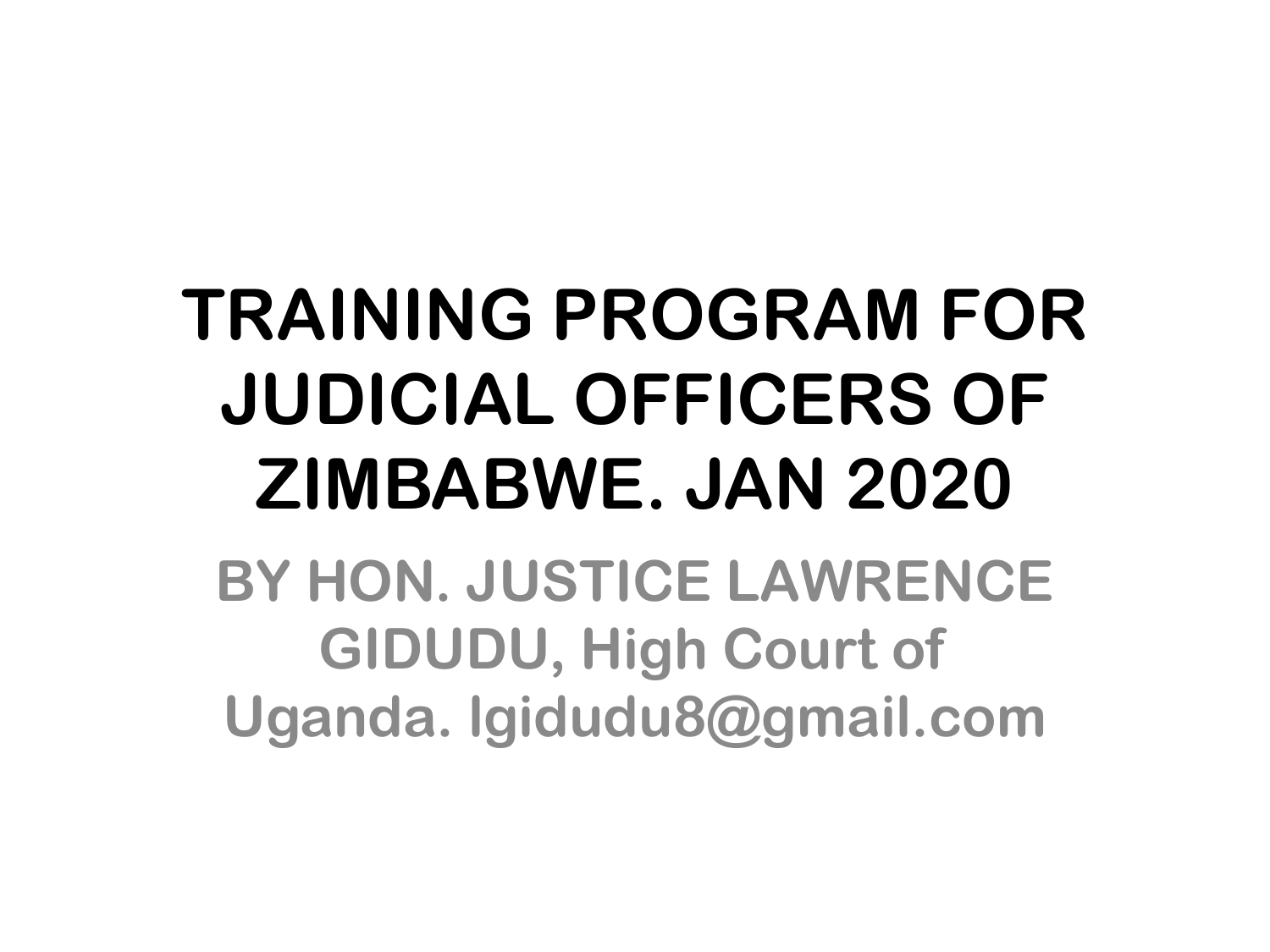#### **MANAGING TRIALS IN ACCs: Case Management Rules**

- **CORRUPTION IS ESSENTIALLY A WHITE COLLAR CRIME. IT IS SOPHISTICATED, SYNDICATED, ORGANISED AND EXCEPT FOR PETTY BRIBERY IS USUALLY AIDED BY TECHNOLOGY.**
- **GRAND CORRUPTION IS PART OF CYBER CRIME**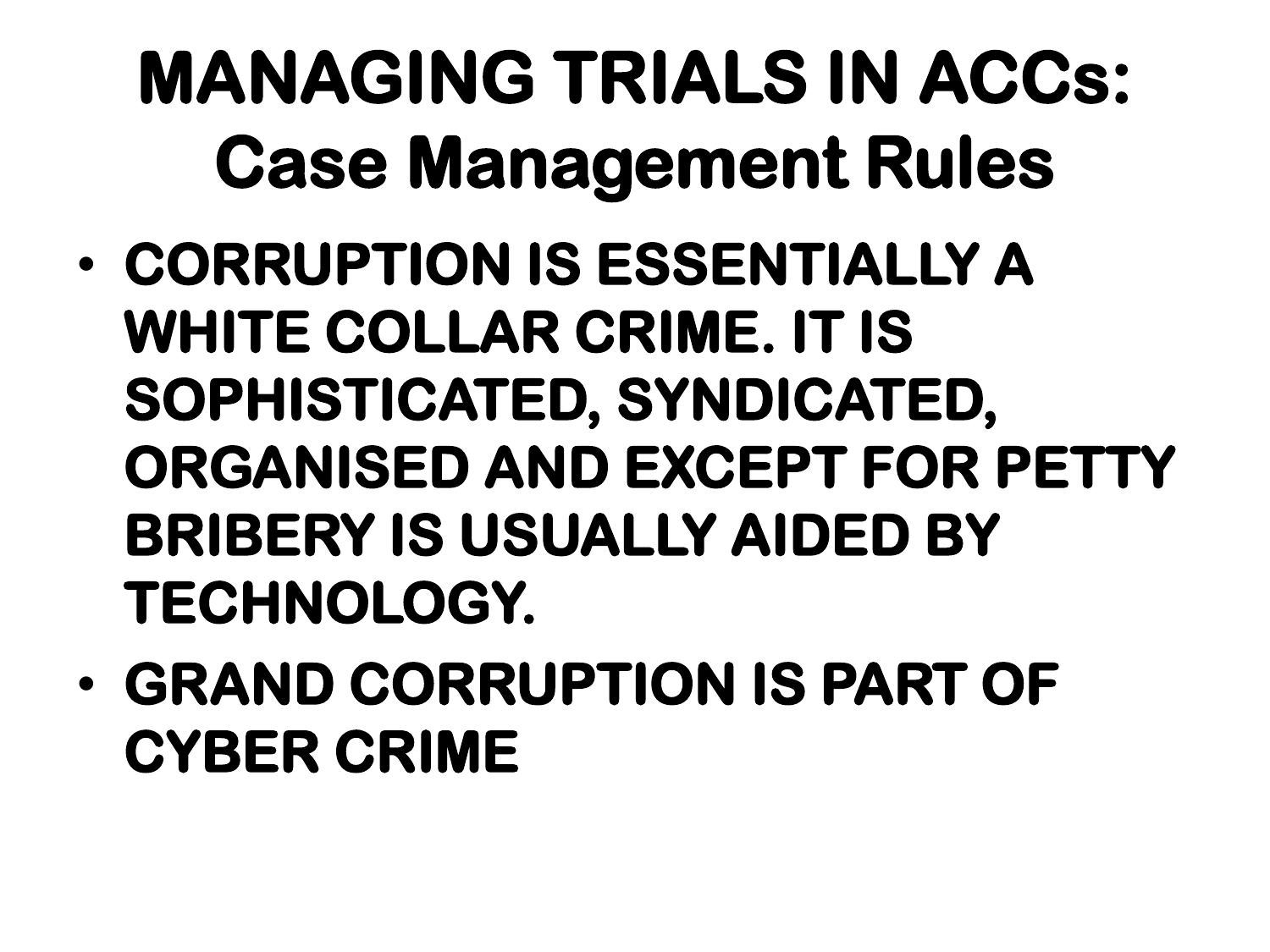#### **TENSION**

- **CORRUPTION CASES GENERATE INTENSE PUBLIC INTEREST. IN THE COURT OF PUBLIC OPINION THE VERDICT IS OUT BEFORE PLEA.**
- **TRIALS IN CORRUPTION CASES ARE TENSION PACKED COUPLED WITH HOSITILITY , COLLUSION AND THE PUBLIC INTEREST. This is true of politicians, big public servants etc**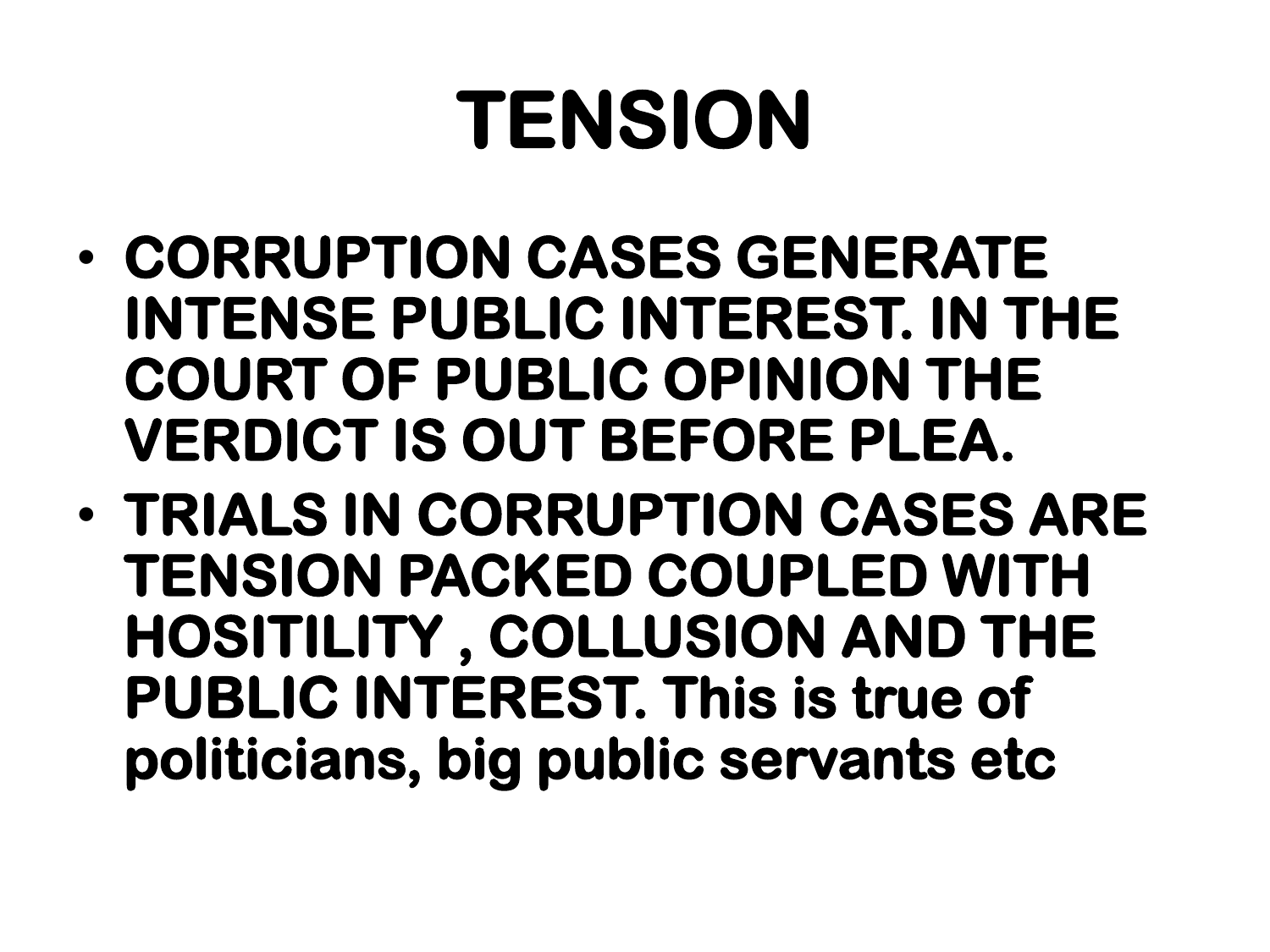# **NATURE OF CORRUPTION**

- **CORRUPTION CASES ARE COMPLEX**
- **AN INTRICATE WEAVE OF ACCOUNTING AND DIGITAL FORENSICS**
- **INVOLVE LOTS OF DOCUMENTS**
- **CHARGES ARE BLOATED**
- **HAVE NUMEROUS OFFENDERS.**
- **LONG PROTRACTED TRIALS**
- **REQUIRE EXPERT EVIDENCE**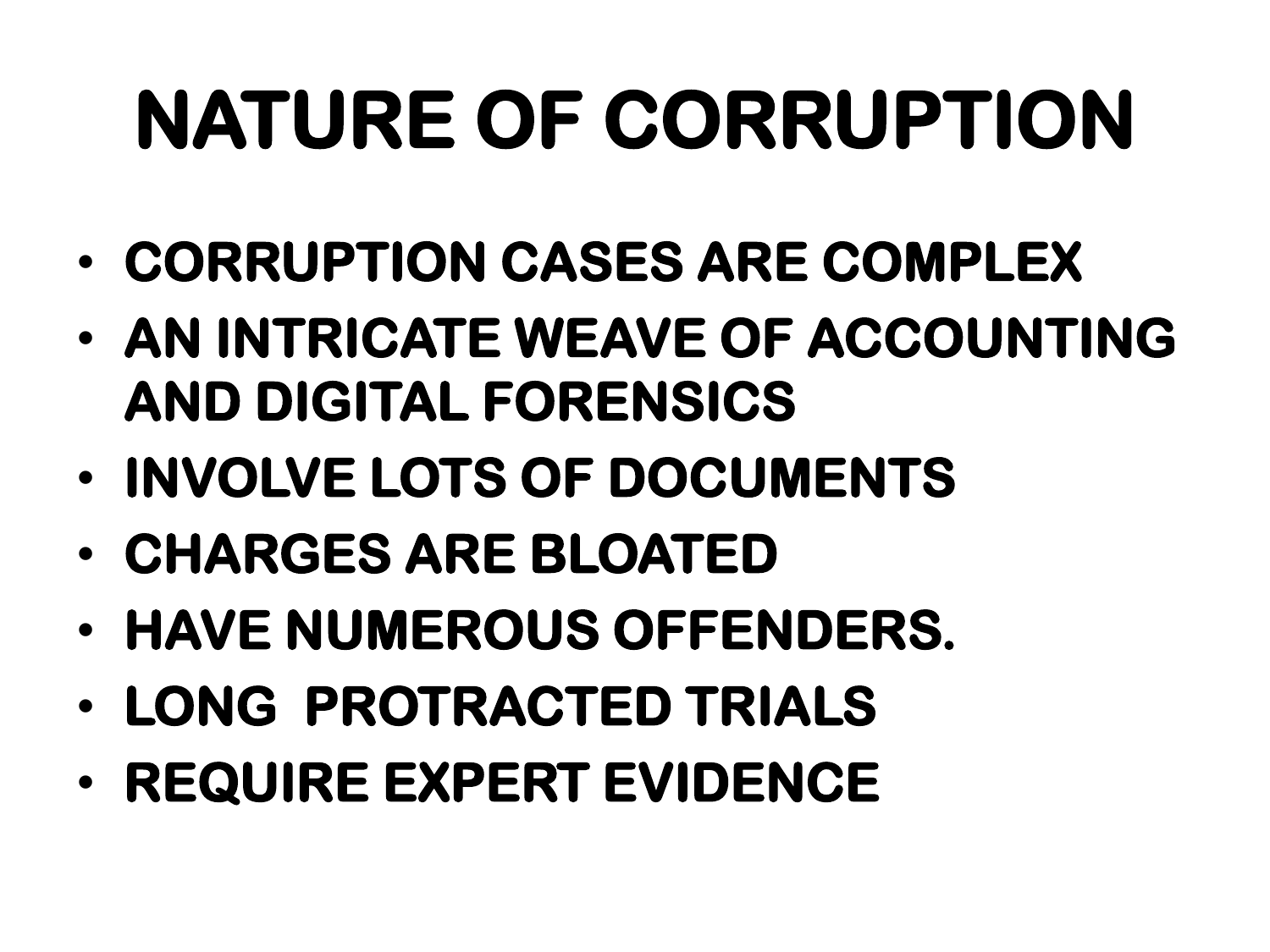# **LINGERING MIST**

- **CHALLENGE OF CORRUPTION IS CORUPTION**
- **IT IS ALWAYS LINGERING LIKE A MIST OVER THE ENTIRE PROCESS FROM INVESTIGATION, ARREST, PROSECUTION TO ADJUDICATION.**
- **WITNESSES AND ASSESSORS ARE NOT SPARED THE MIST.**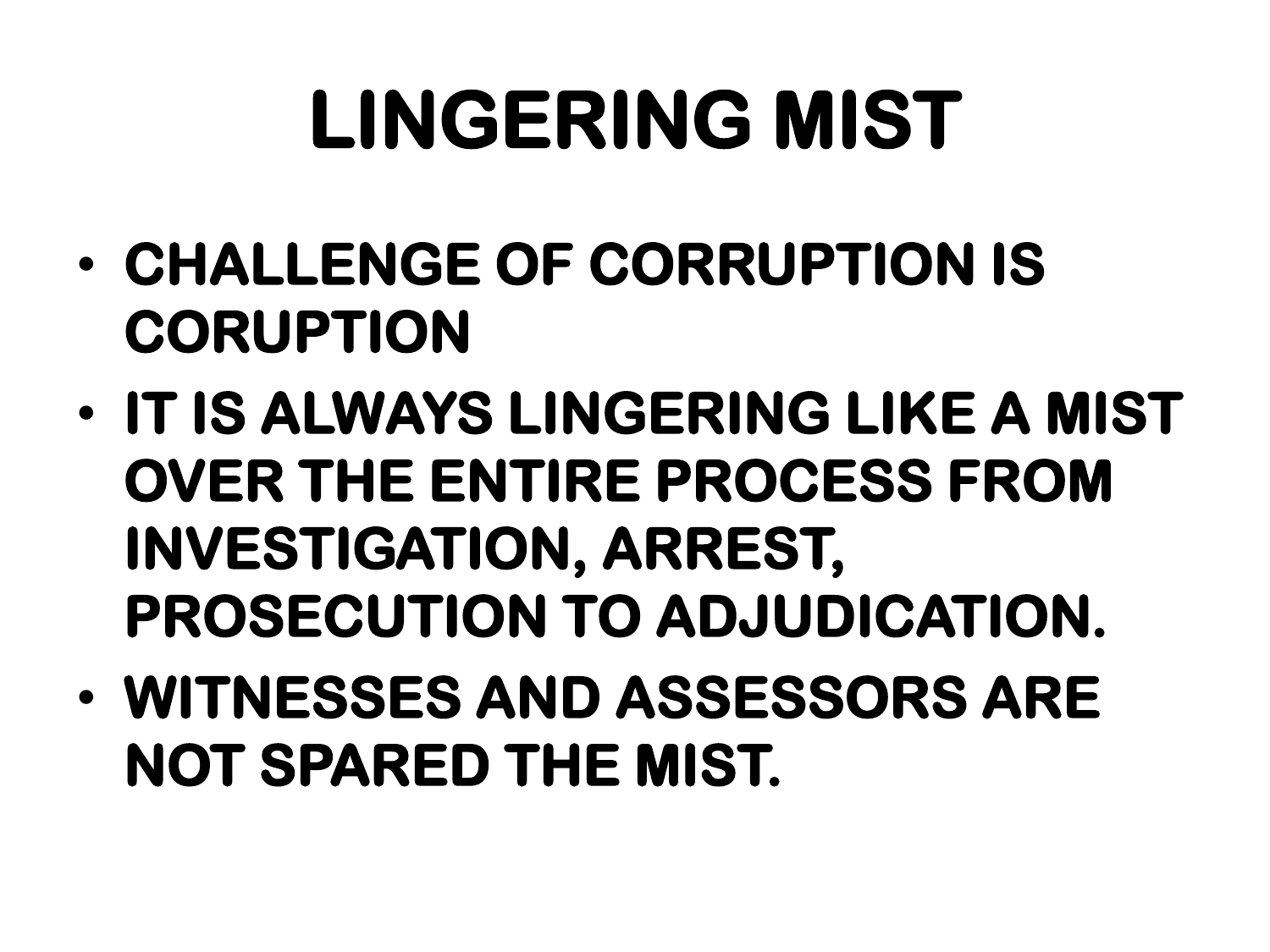#### **OFFENCE OF CALCULATIONS**

- **IT IS ORGANISED AND SYNDICATED WITH MATHMATICAL CALCULATIONS TO COMPROMISE AGENCIES CHARGED WITH LAW ENFORCEMENT.**
- **VITAL EXHIBITS ARE REMOVED, SCANTY EVIDENCE IS ASSEMBLED, VITAL WITNESSES ARE BOUGHT OFF AND STRANGE DECISIONS ARE RENDERED.**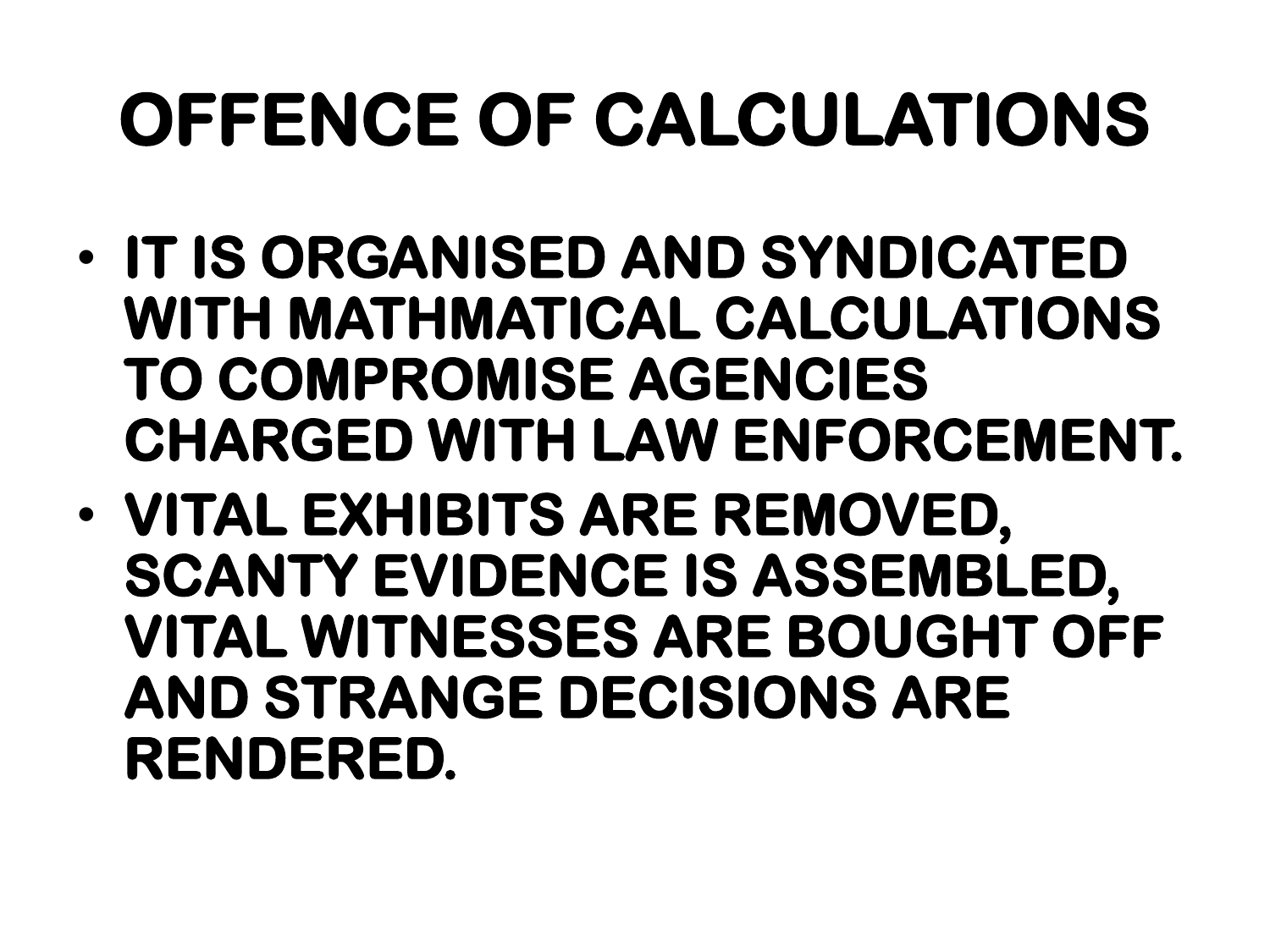# **MANAGING TRIALS**

- **BECAUSE THEY ARE SYNDICATES, TRIALS INVOLVE A CHAIN OF PEOPLE WHICH LEADS TO BLOTTED CHARGE SHEETS. This makes the cases heavy, long, protracted and complicated.**
- **WITNESSES ARE SOURCED FROM JUNIORS, WORK COLLEAGUES AND EXPERTS. This calls for trial case management skills.**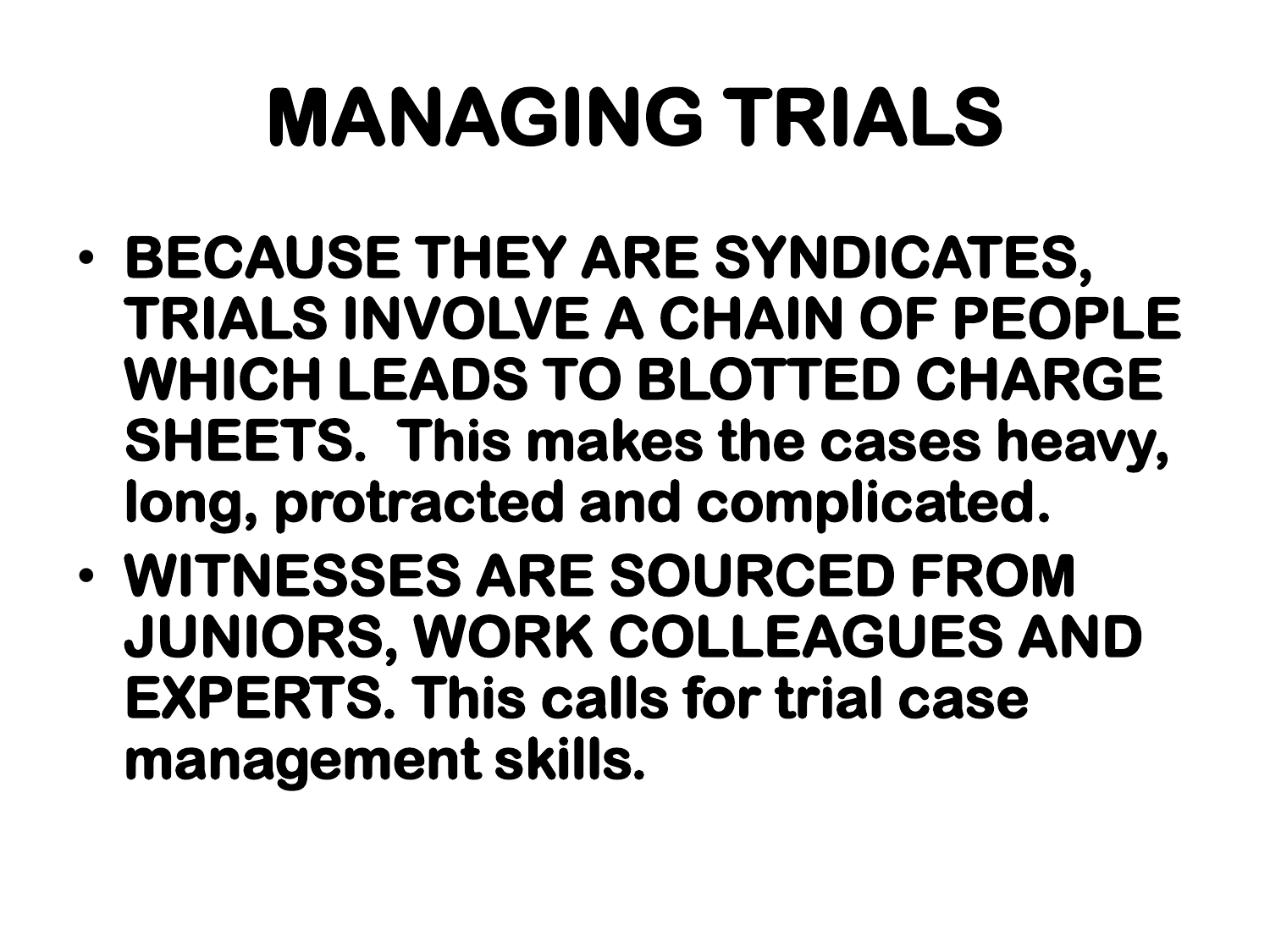### **MANAGING TRIALS**

- **OFTEN TIMES ACCs HAVE TO SIT LONG HOURS AS JUDGES PATIENTLY UNCOVER MULTIPLE LAYERS OF CONCEALMENT OF EVIDENCE BY SOPHISTICATED OFFENDERS.**
- **CRIMINAL SUSPECTS IN CASES OF FRAUD COVER THEIR TRACKS.**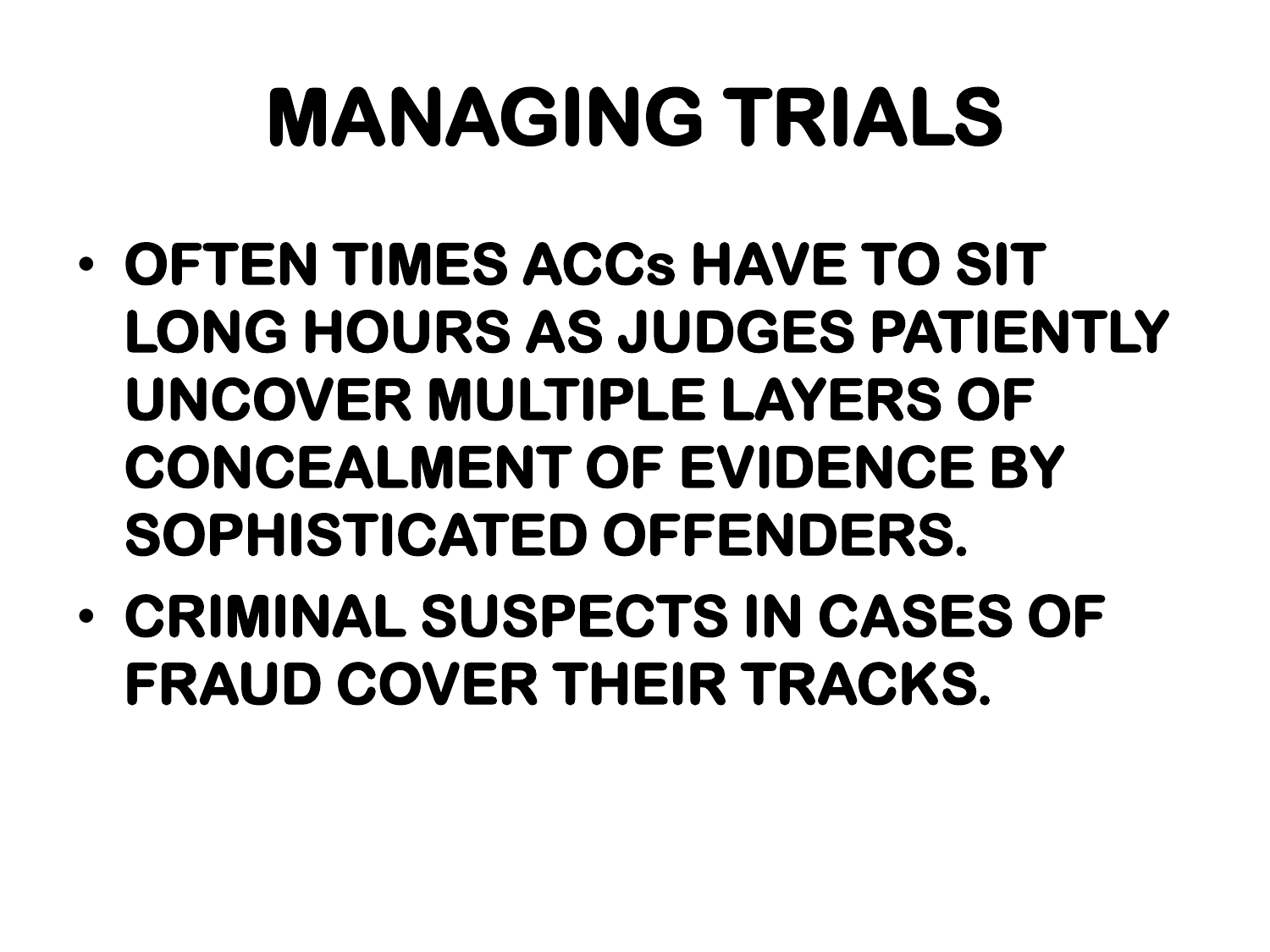- **TO AVOID THE CHAOS WHERE THE PROSECUTION AND THE DEFENCE LITERALLY FIGHT IN COURT, THERE IS NEED TO HAVE RULES OF THE GAME TO GUIDE TRIALS.**
- **THE GAME HAS TO BE PLAYED UNDER RULES KNOWN TO ALL TO AVOID UNNECESSARRY INTERVENTIONS BY THE TRIAL JUDGE.**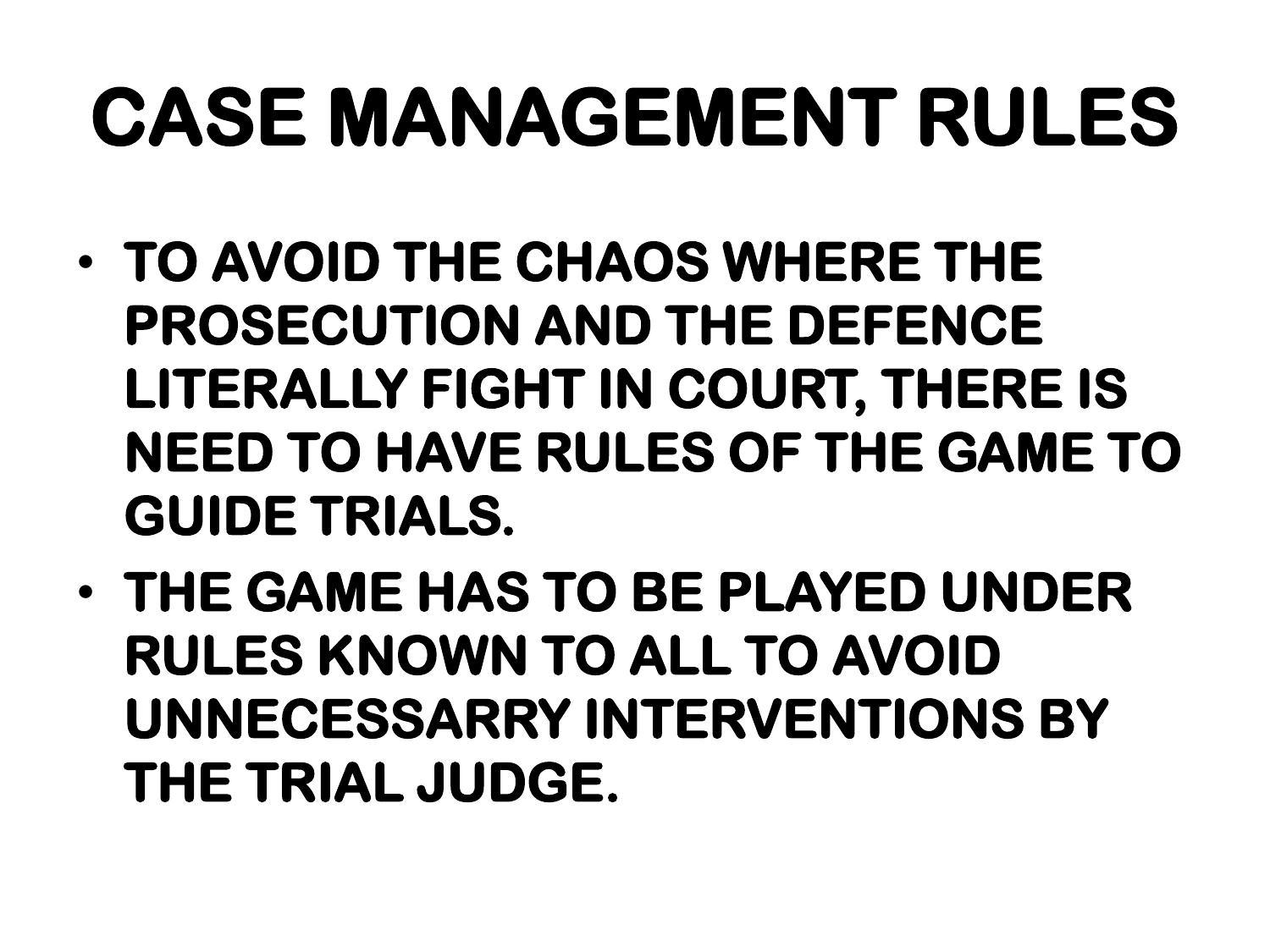- **PURPOSE: Orderly, expeditious, efficient and cost effective manner of handling cases before the court.**
- **Each party to the case is obligated to play by the rules.**
- **This enables the court to focus on the triable issues instead of making ruling after ruling over constant objections.**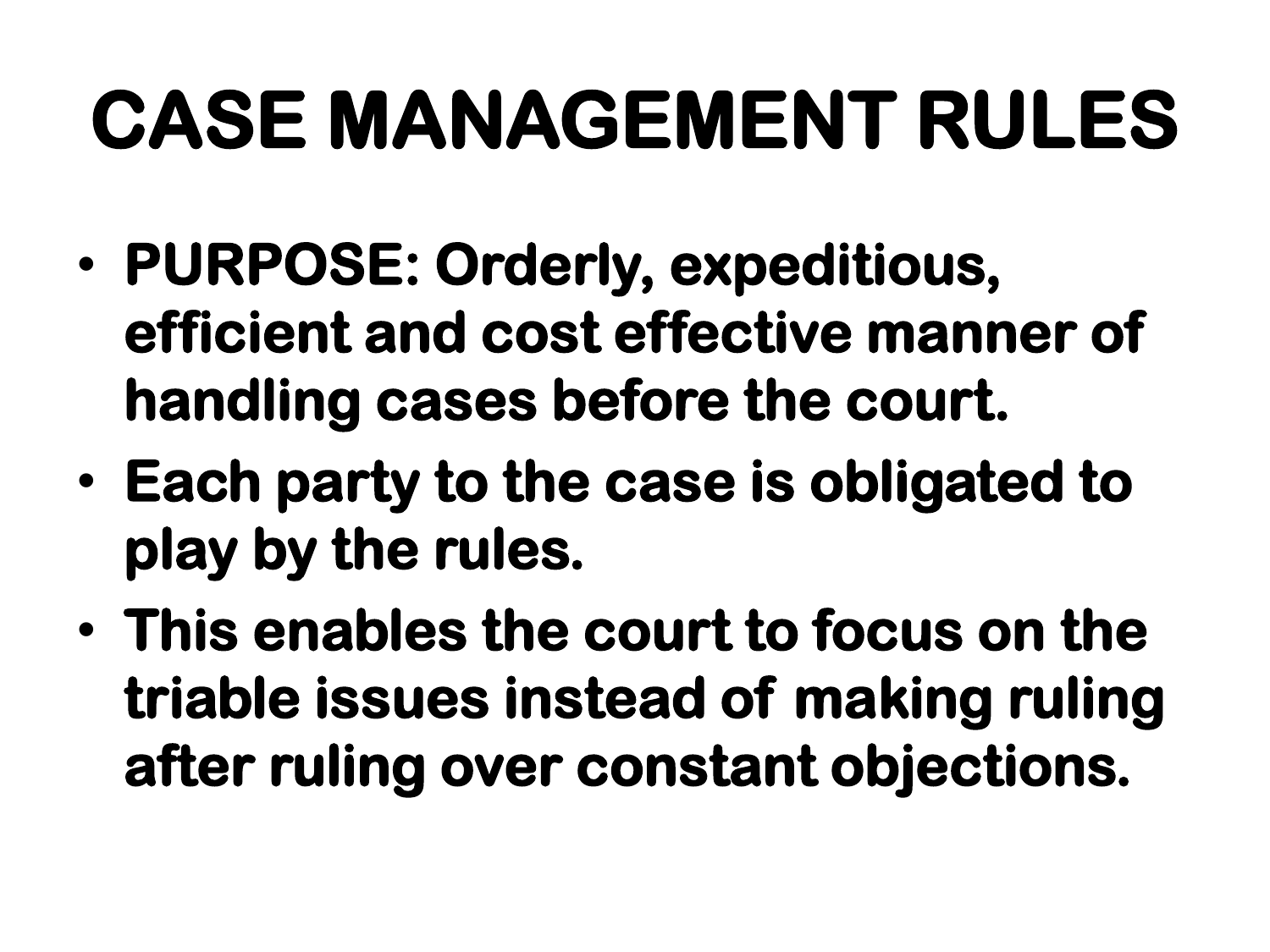- **DISCLOSURE. The hearing must be fair. This means that the accused must not only be heard but he/she is entitled to know the charges and evidence that will be adduced during the trial so that a defence or admission is prepared.**
- **Material statements, documents, exhibits or information to be relied during the trial should be availed to the accused.**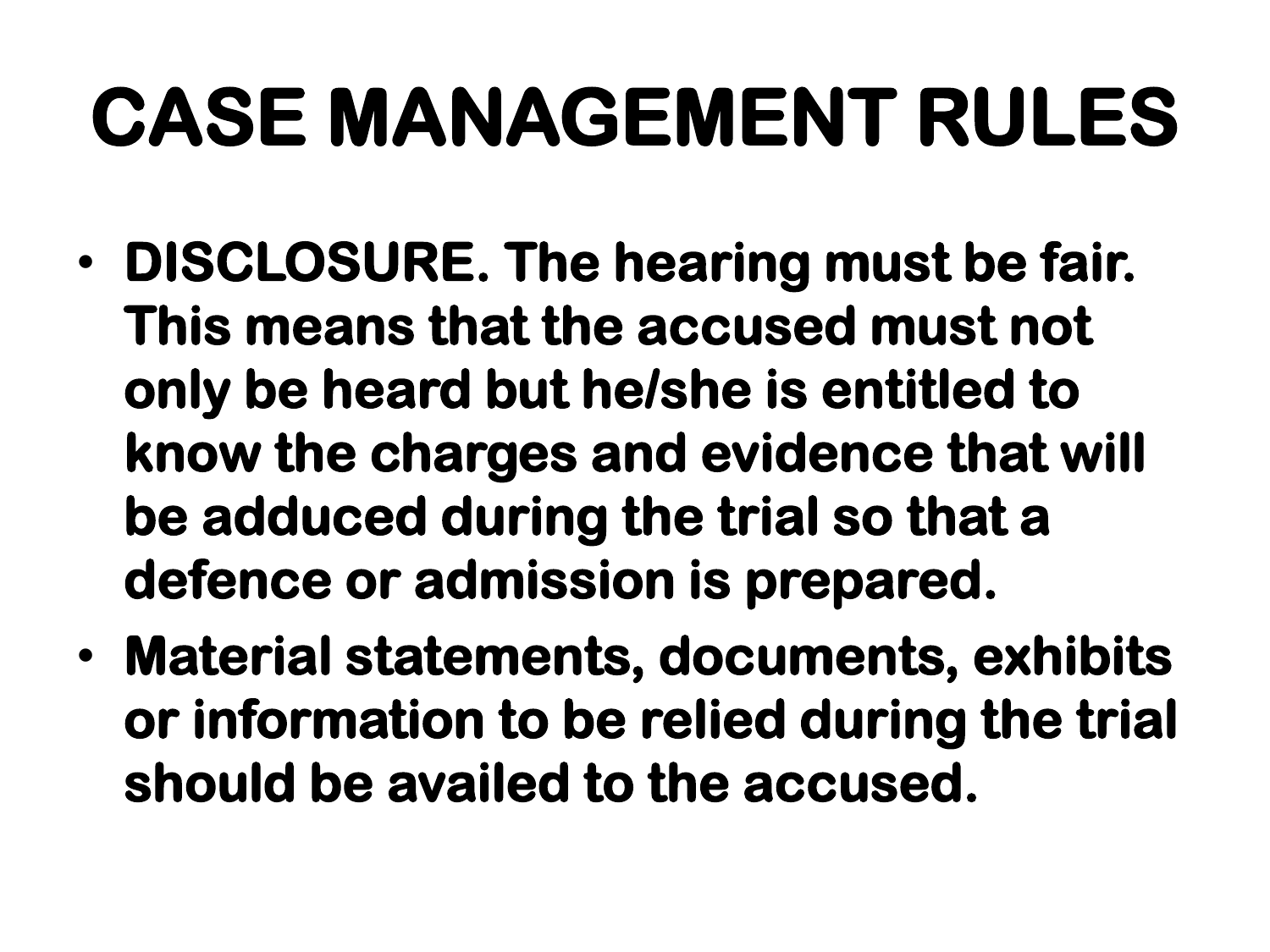- **IF A DOCUMENT WAS NOT AVAILABLE AT THE BEGINNING IT CAN BE DISCLOSED ALONG THE WAY BUT THE ACCUSED MAY SEEK AN ADJOURNMENT TO SCRUTINISE IT.**
- **THE LIST OF DISCLURE SHALL BE FILED IN COURT.**
- **DISCLOSURE IS NOT ABSOLUTE: It may be curtailed because of state security, protection of witnesses, to protect informers or that it is not necessary.**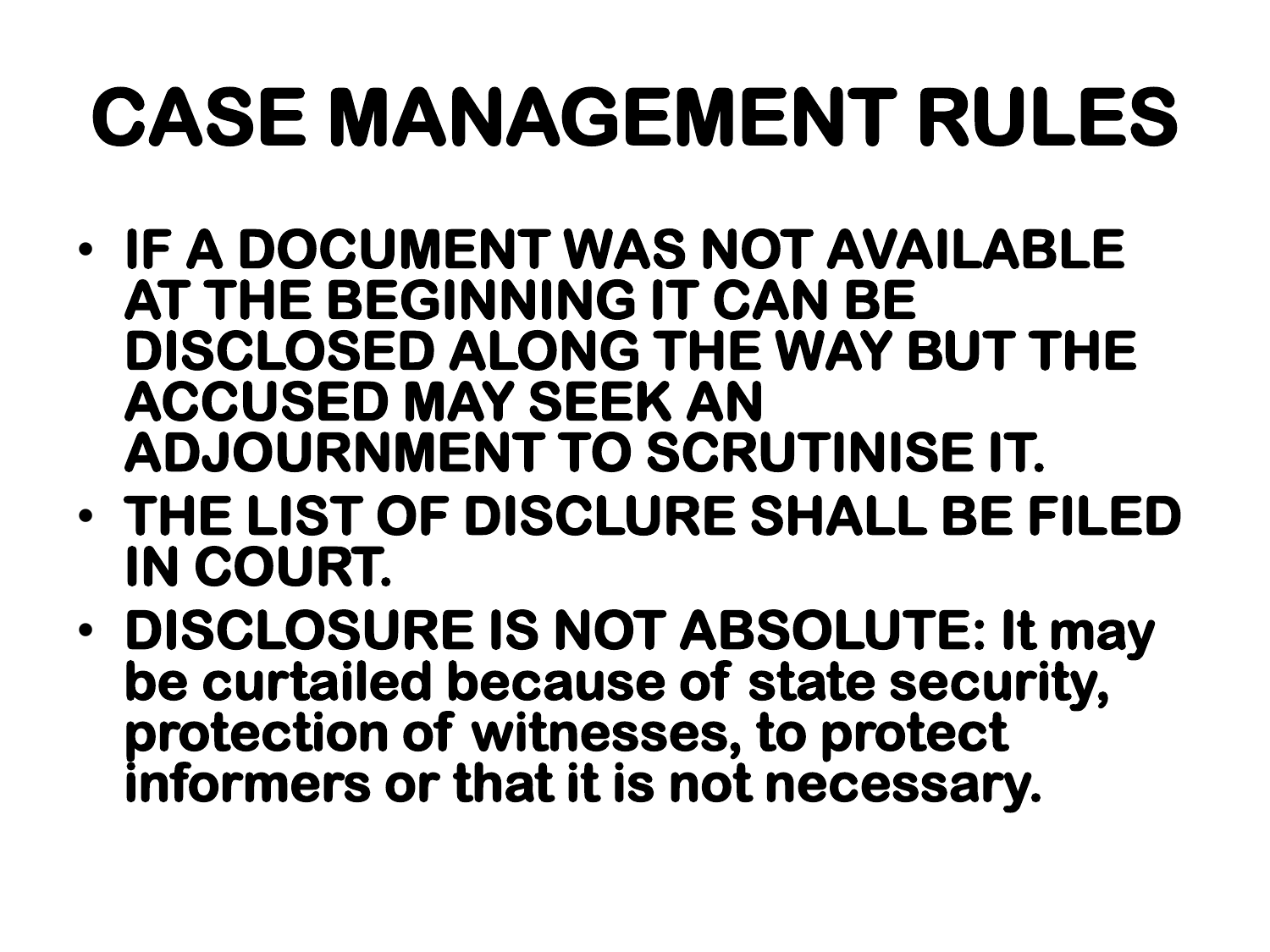- **TIME STANDARDS: CASES SHOULD NOR BE ALLOWED TO STAY IN COURT PENDING TRIAL FOR EVER. INVESTIGATIONS MUST END IN A STIPULATED TIME AND THE TRIAL COMMENCES.**
- **SIMILARLY THE COURT SHOULD STRIVE TO COMPLETE THE TRIAL BY ENSURING THAT IT SITS REGULARLY TO DISPOSE OF THE CASE.**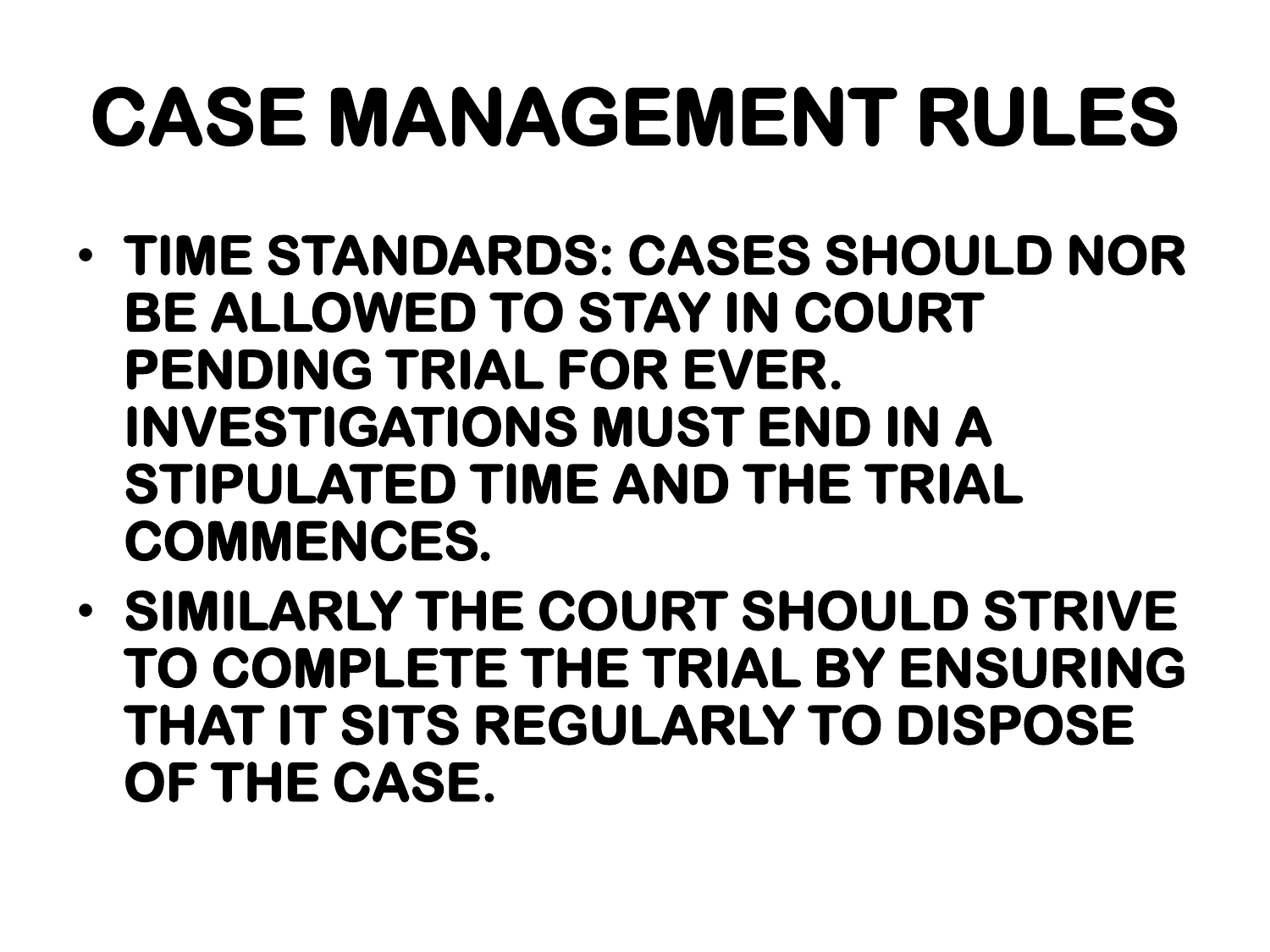- **SURETIES: IN ECONOMIC CRIMES SUCH AS CORRUPTION, SURETIES MUST HAVE CAPACITY TO MEET THE BONDIN CASE THE ACCUSED JUMPS BAIL.**
- **THEY SHOULD BE SUBSTANTIAL IN STATUS COMENSURATE WITH THE ACCUSED. The practice at ACD is that their profiles are submitted with the application for bail to enable the prosecution verify any doubts.**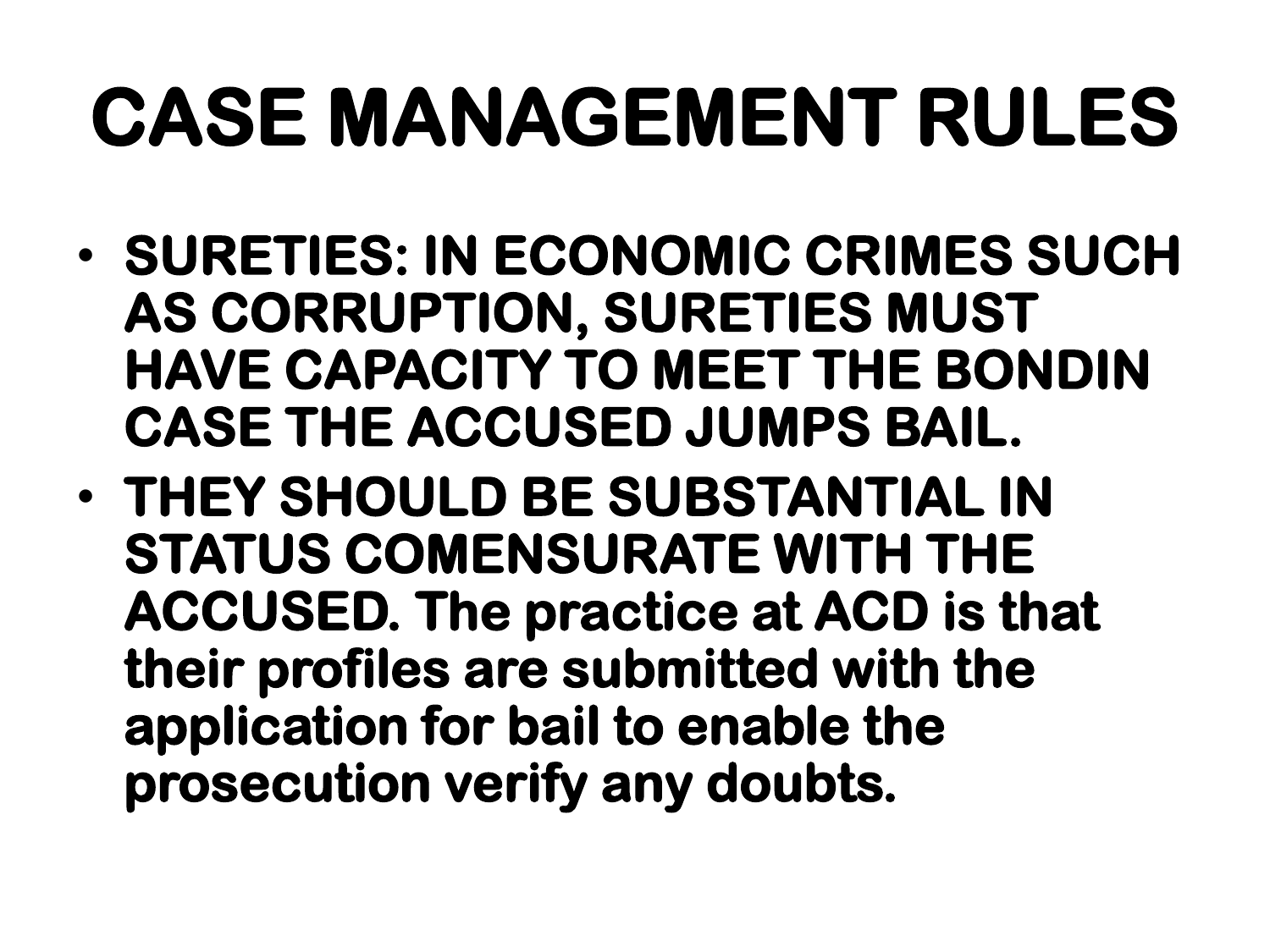- **PLEA BARGAIN: UGANDA HAS A PLEA BARGAIN PROCESS WHERE THE OFFENDER RETURNS OR SURRENDERS PROCEEDS OF THE CRIME IN EXCHANGE FOR A LESSER SENTENCE OR FINE.**
- **HOWEVER, A PLEA BARGAIN MEANS THE OFFENDER PLEADS GUILTY. IN THAT CASE WHAT EVER THE SENTENCE, HE/SHE IS BARRED FROM WORKING IN PUBLIC SERVIEC FOR 10 YEARS.**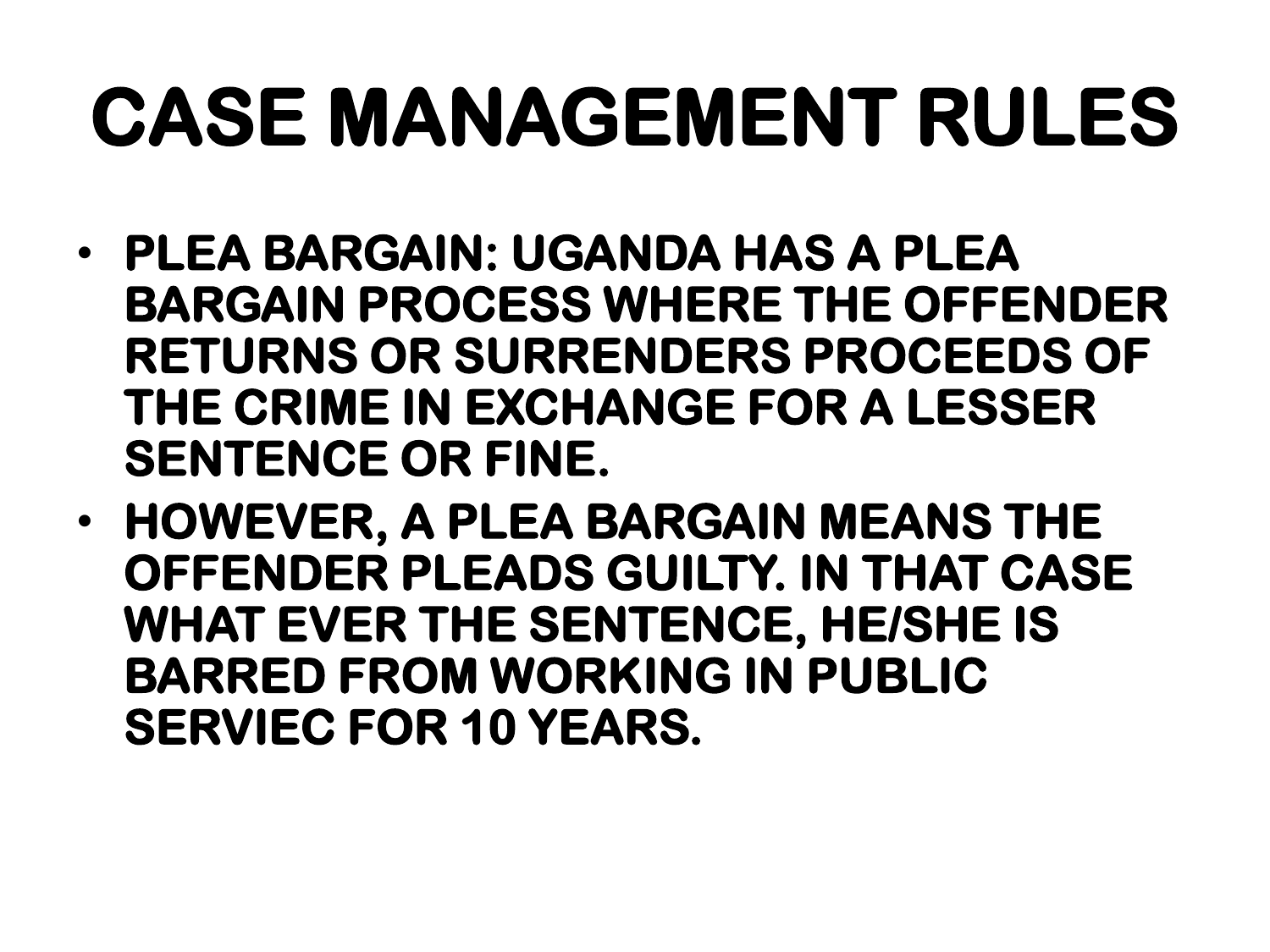- **OBJECTIONS AND INTERLOCUTORY APPLICATIONS: -**
- **THESE MUST BE RAISED AS FAR AS PRACTICABLE AT THE BEGINNING OF THE TRIAL. Eg Challenge to charge sheets, nature of exhibits, documents from the complainant etc**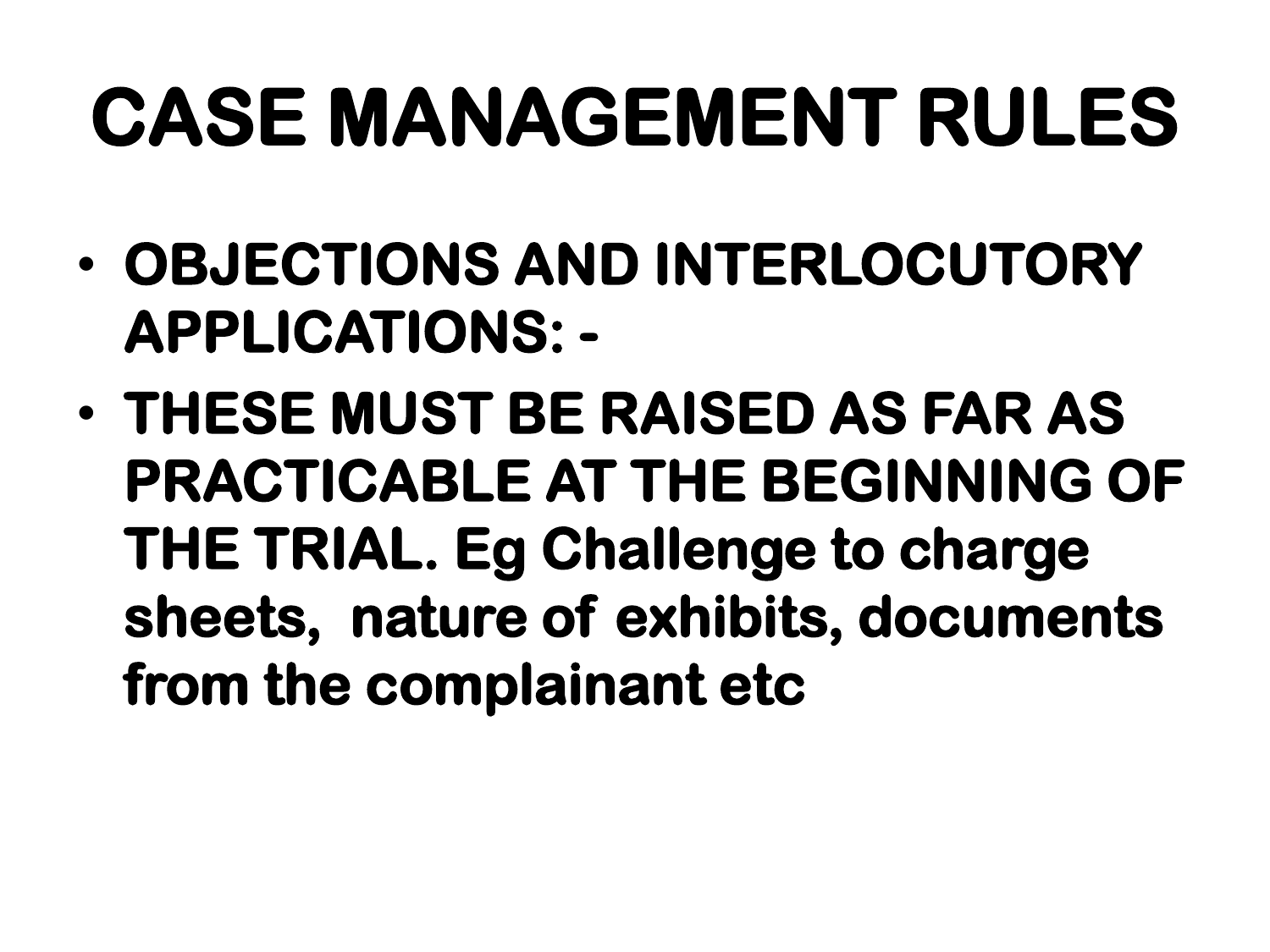- **ADJOURNMENTS:**
- **THE BIGGEST DISEASE SUFFERED BY CASES BEFORE COURTS IS ADJOURNMENTS.**
- **CORRUPTION CASES USUALLY INVOLVE MANY OFFENDERS WHO HIRE SEVERAL LAWYERS. SOME LAWYERS ACCEPT INSTRUCTIONS AND WANT THE COURT TO FIT IN THEIR DIARY. This is unacceptable. Court should have firm hearing dates.**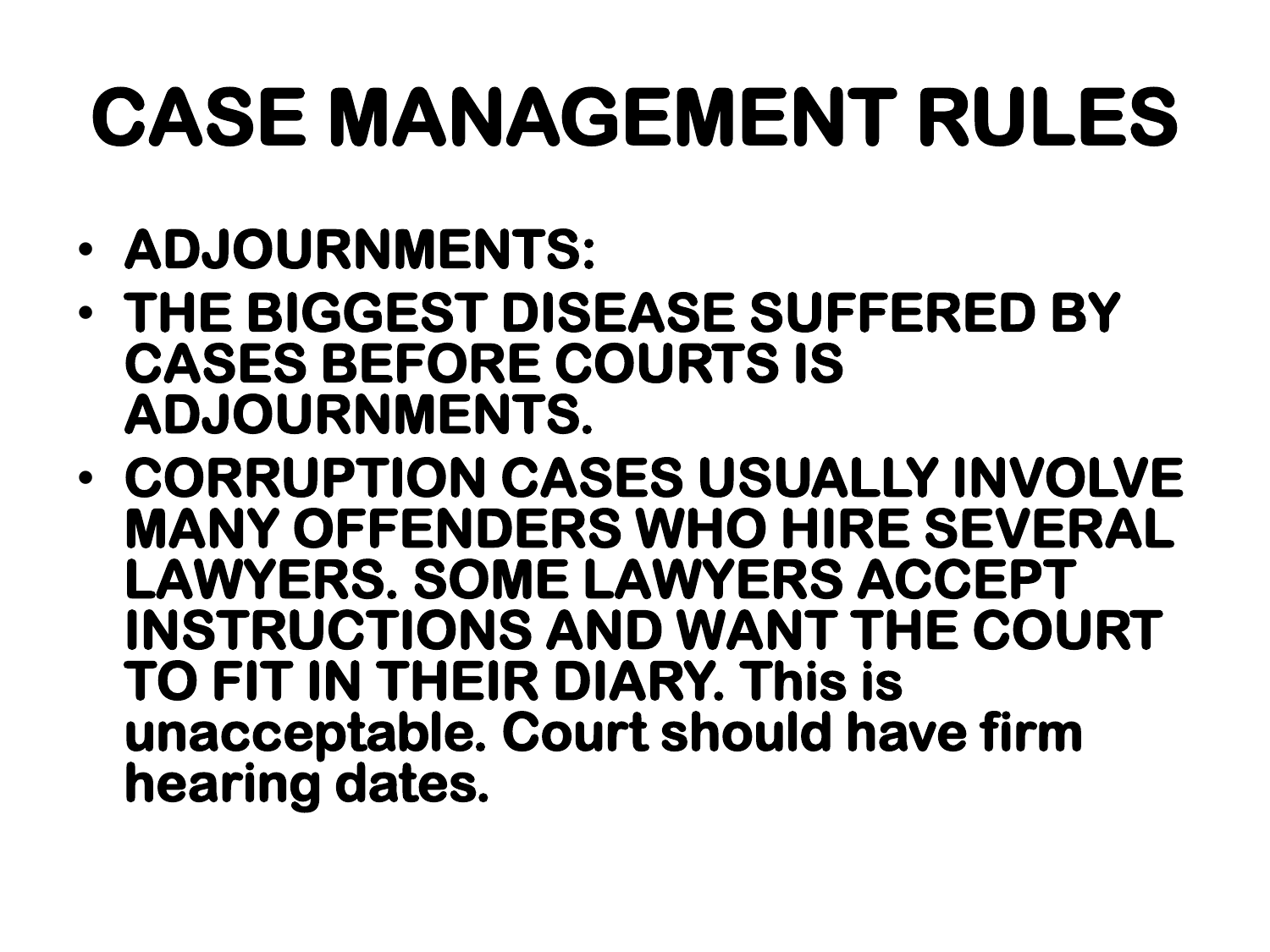- **IN CASE ONE LAWYER WONT BE PRESENT THEN ANOTHER LAWYER SHOULD BE BRIEFED TO PROCEED AND NOT TO SEEK AN ADJOURNMENT.**
- **IN CASE COURT WONT SIT FOR SOME REASON IT SHOULD INFORM THE PARTIES IN ADVANCE**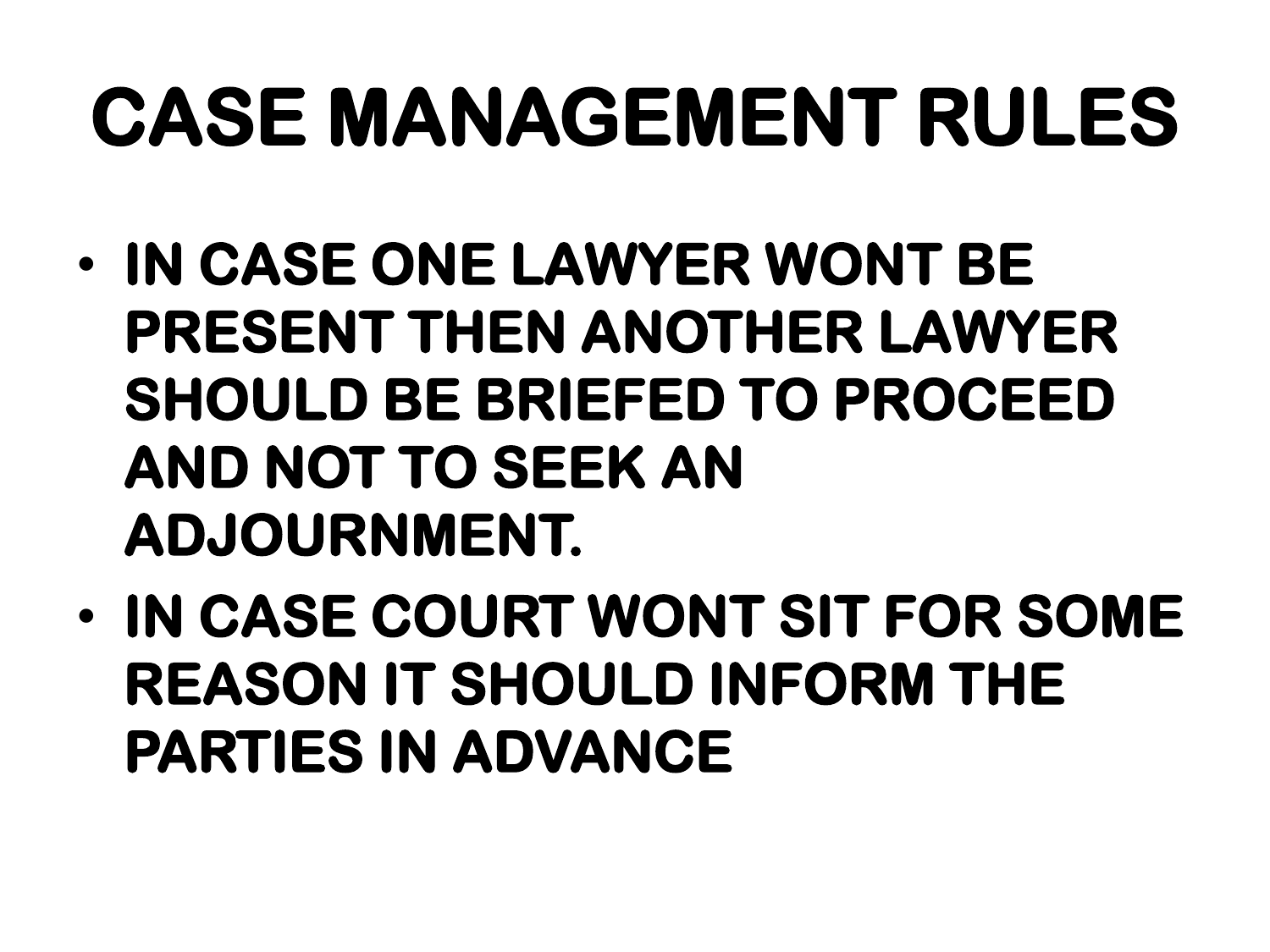- **DELIVERY OF JUDGMENTS:**
- **ONCE THE TRIAL IS OVER AND FINAL ADDRESSES HAVE BEEN GIVEN, IT IS IMPORTANT FOR COURT TO SET A FIRM DATE FOR JUDGMENT.**
- **PROCRASTINATION IN CORRUPTION CASES SENDS A BAD MESSAGE.**
- **IN UGANDA TIME OF DELIVERY IS 60 DAYS.**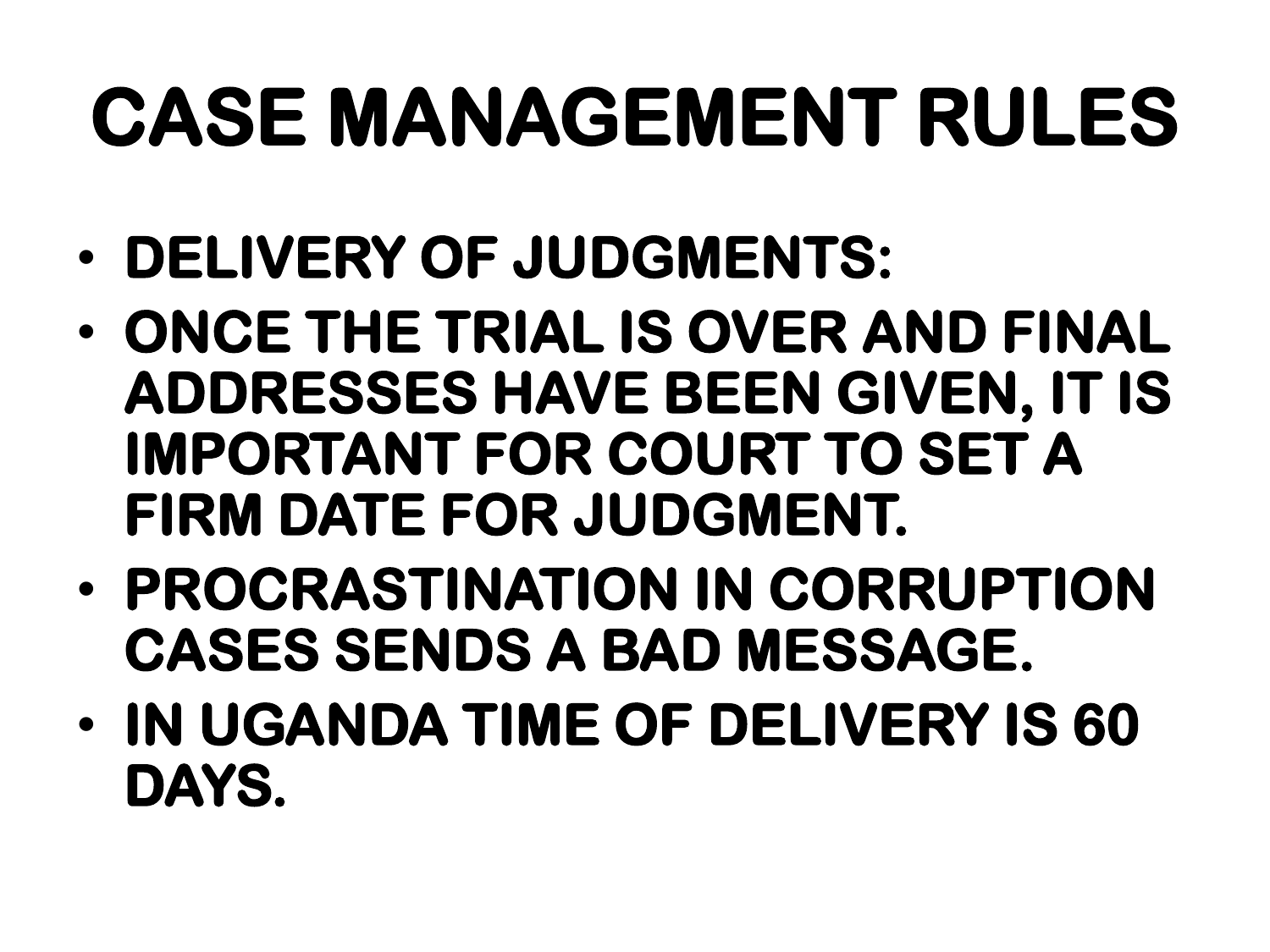# **CONCLUSION**

- **RULES ARE THE MEANS BY WHICH THE COURTS DELIVER SUBSTANTIVE JUSTICE.**
- **WITHOUT RULES THE TRIAL WOULD BE CHAOTIC AND WASTIFUL IN TIME AND RESOURCES.**
- **RULES ENSURE TRANSPARENCY AND FAIR TRIAL.**